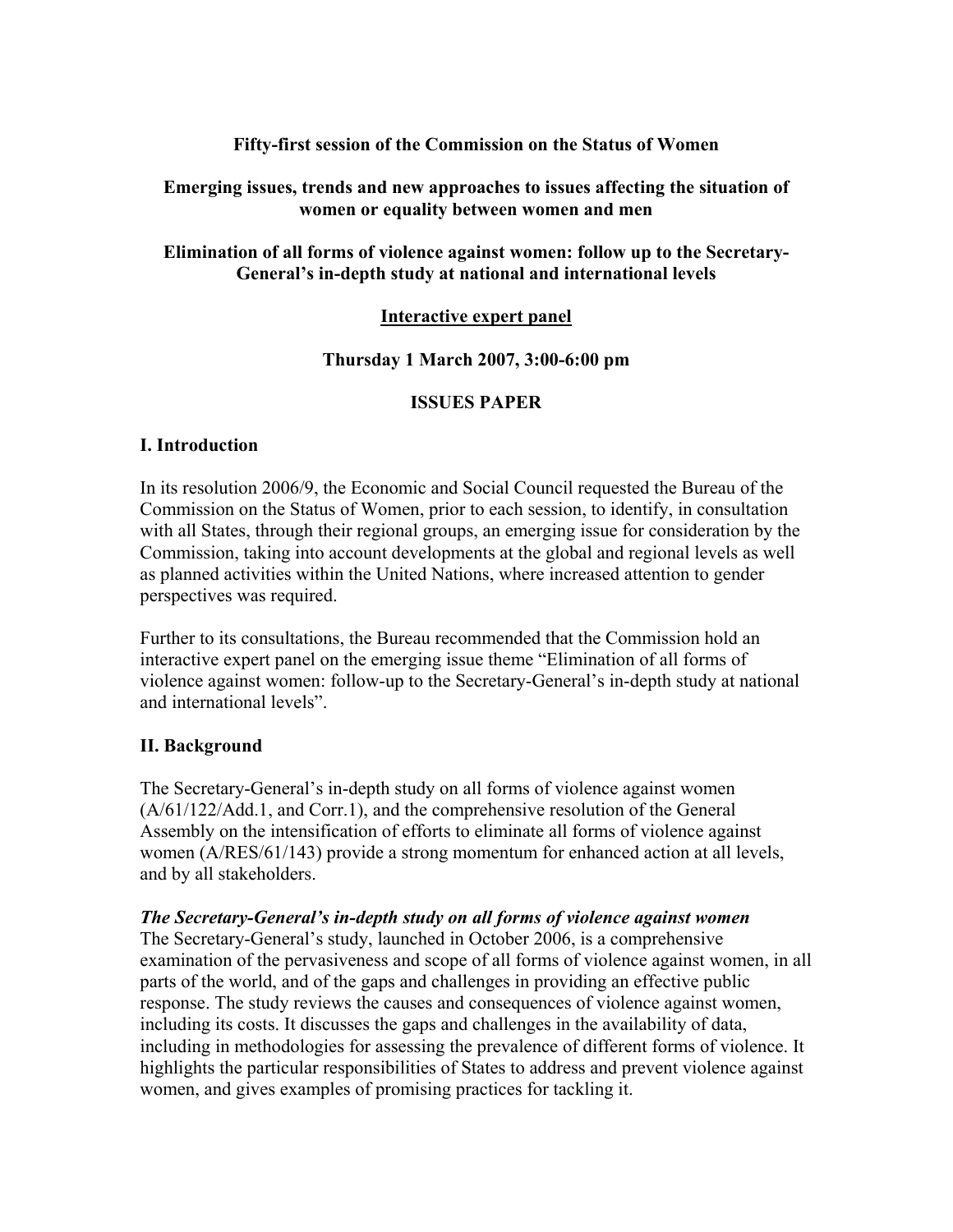The study points out that while global attention to this challenge has resulted in a strong international legal and policy framework for addressing violence against women, States are failing in their responsibility to implement this framework fully at the national level. The study seeks to strengthen political commitment and accountability and aims to identify ways to ensure more sustained and effective responses to address all forms of violence against women, including through enhanced cooperation and coordination among governments and other stakeholders. While the study presents a range of promising practices developed by various stakeholders in the fields of legislation, services, and prevention of violence, it underscores the need to scale up these efforts and develop coordinated multi-sectoral and multi-stakeholder strategies that will ensure a comprehensive, systematic, and sustained approach to eliminating violence against women.

The study puts forward a blueprint for action by all stakeholders—by States, at the national level, and by intergovernmental bodies and United Nations entities, at the regional and international levels. It proposes recommendations for six key areas for action at the *national level*, aimed at:

- securing gender equality and protecting women's human rights;
- exercising leadership to end violence against women;
- closing the gaps between international standards and national laws, policies and practices;
- strengthening the knowledge base on all forms of violence against women to inform policy and strategy development;
- building and sustaining strong multi-sectoral strategies, coordinated nationally and locally; and
- allocating adequate resources and funding.

Concrete recommendations are also directed at the *international level*, and address both the intergovernmental level and the United Nations system. They highlight in particular the role of the General Assembly in ensuring that meaningful follow-up and implementation is undertaken by different stakeholders.

Together, these recommendations constitute a clear strategy for Member States and the United Nations system to achieve measurable progress in preventing and eliminating violence against women.

#### *General Assembly resolution 61/143 on the intensification of efforts to eliminate all forms of violence against women*

This resolution, adopted by the General Assembly in December 2006 following the launch of the Secretary-General's study, gives detailed guidance for accelerated action by different stakeholders, including Member States and entities of the United Nations system.

The resolution urges States to take a series of actions, including the following: exercise leadership; allocate resources; integrate a gender perspective into appropriately resourced national plans of action; establish specific national plans of action on the elimination of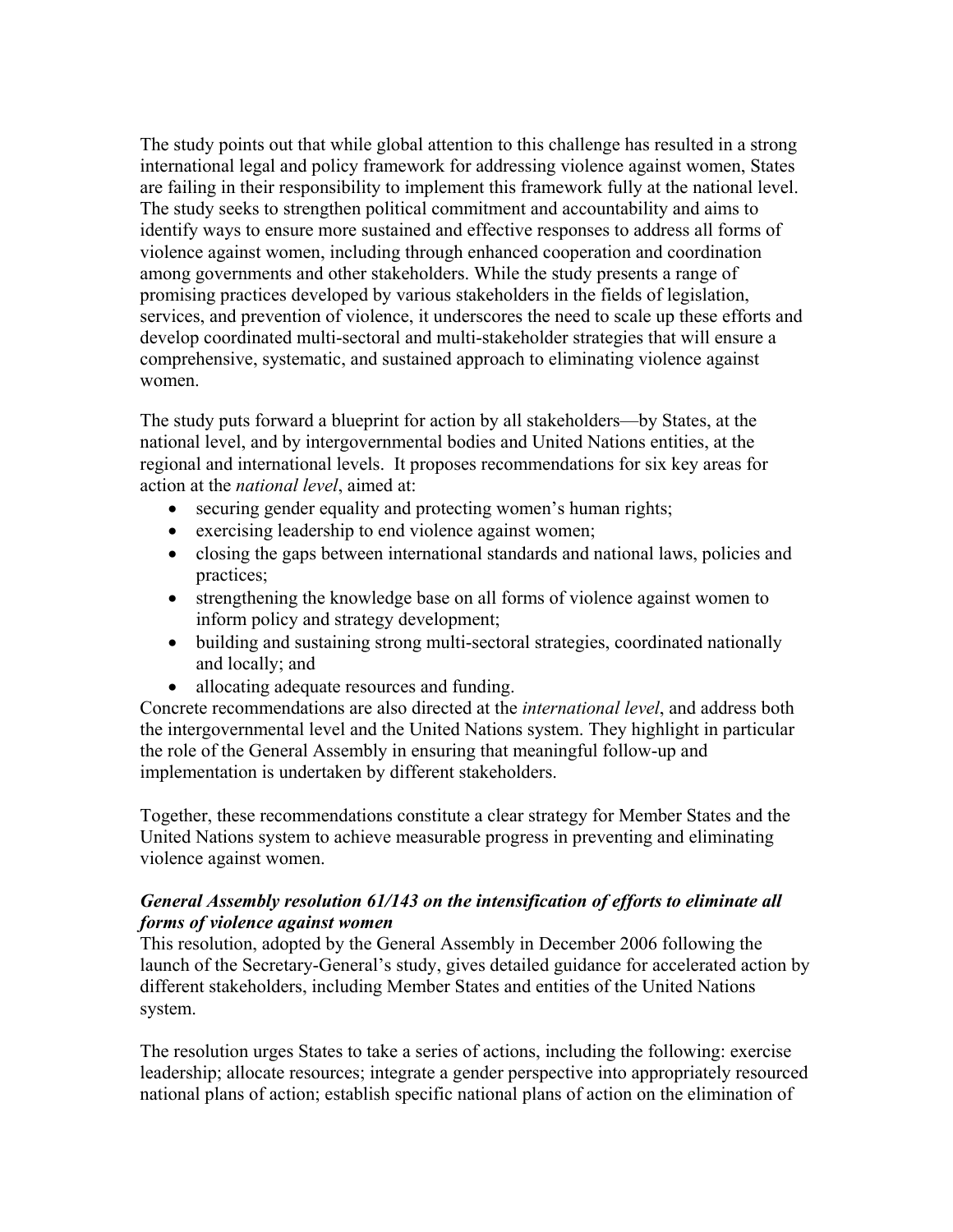violence against women; strengthen prevention efforts; abolish all discriminatory laws; criminalize all forms of violence against women; end impunity; provide support to victims; ensure systematic collection and analysis of data on violence against women; provide training on gender equality to relevant actors; and empower women through social and economic policies. It also calls upon the United Nations system to support national efforts in these respects.

The resolution further urges the bodies of the United Nations system to enhance coordination and intensify their efforts to eliminate all forms of violence against women and girls in a more systematic, comprehensive and sustained way. It calls on the Inter-Agency Network on Women and Gender Equality supported by the newly established Task Force on Violence against Women to support such efforts. It invites the Economic and Social Council and its functional commissions, the Peacebuilding Commission, the Human Rights Council and other relevant United Nations bodies, to discuss, by 2008, within their respective mandates, the question of violence against women in all its forms and manifestations, and set priorities for addressing this issue in their future efforts and work programmes. It also requests the Statistical Commission, in consultation with the Commission on the Status of Women, to develop and propose a set of possible indicators on violence against women in order to assist States to assess the scope, prevalence and incidence of violence against women.

# **III. Format of the interactive expert panel and dialogue**

The interactive expert panel and dialogue will commence with five panelists who will make presentations of 15 minutes. Member States, entities of the United Nations system and non-governmental organizations will participate in the ensuing dialogue, and will be encouraged to share new challenges as well as innovative approaches and experiences in addressing all forms of violence against women, and/or respond to the panelists' presentations. Interventions from the floor will be limited to 3 minutes. A Chairperson's summary of the interactive expert panel will be prepared.

# **IV. Issues for consideration**

In light of the significant gaps that remain worldwide in the full implementation of international standards and commitments on violence against women, the Commission on the Status of Women has the opportunity to build on the momentum generated by the Secretary-General's study and the General Assembly resolution, and highlight emerging issues Member States face in addressing violence against women. In particular, the Commission has the opportunity to *identify new approaches* for addressing such challenges and highlight its catalytic role in the promotion of gender equality and the elimination of all forms of discrimination and violence against women. The Commission also has the opportunity to provide ideas and suggestions to other intergovernmental bodies that are called upon to set priorities, before 2008, for addressing this issue in their future efforts and work programmes.

The interactive expert panel and dialogue will focus on *comprehensive, systematic and sustained approaches* to, and clarify the *roles of different sectors and stakeholders* in,